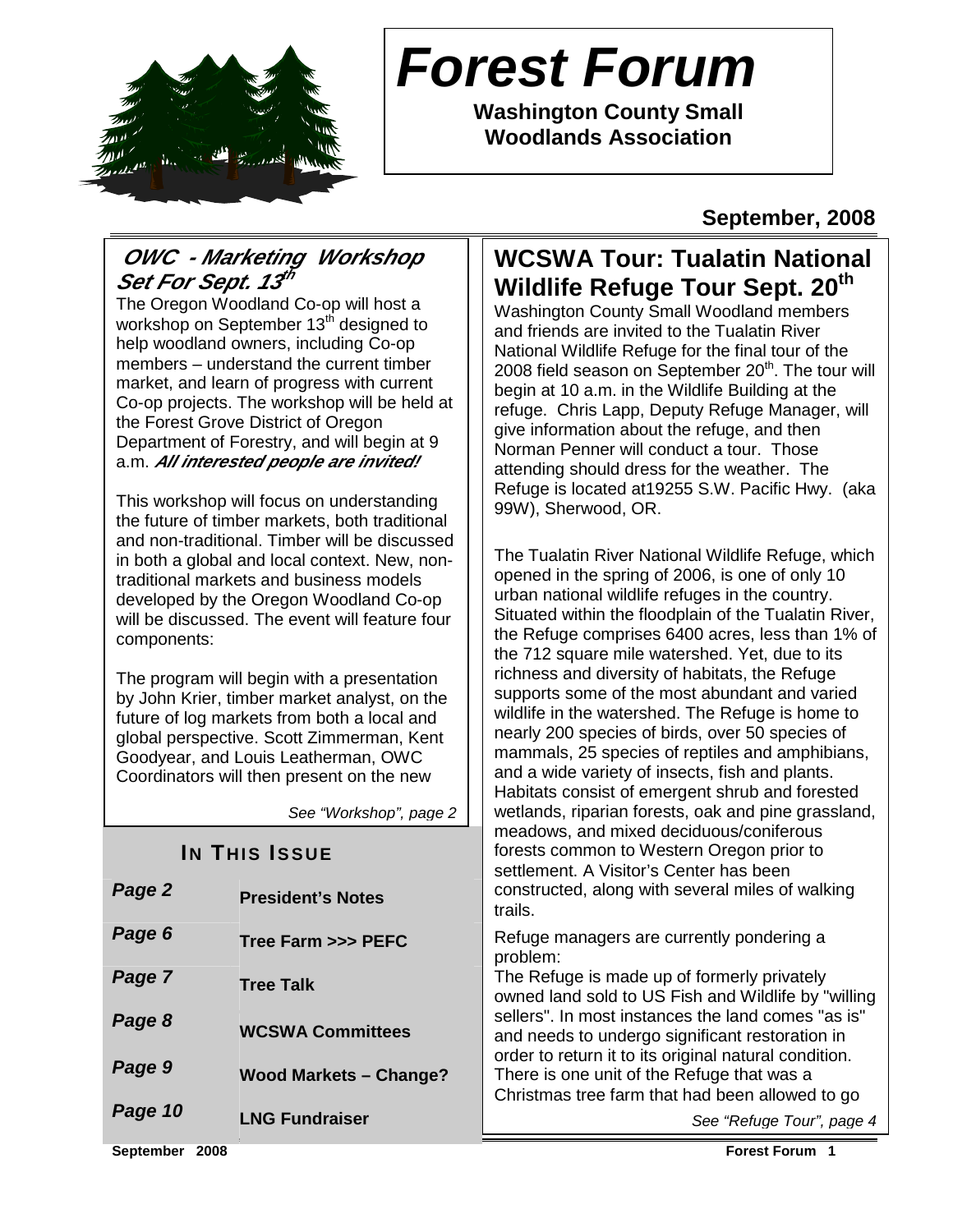# **Notes from the President by Dallas Boge**

Oregon Small Woodlands Association is in the midst of some extensive changes. By the time you read this, the Woodlands Carbon Company should be in existence. WCC is being formed to aggregate and sell carbon credits generated by our collective woodlands, as Jim Brown and I have described in recent columns.

WCC will be a for profit corporation wholly-owned by OSWA in the beginning. It is being front funded by ATFS. The first order of business will be to hire a chief executive. That process is now under way. With each acre of western Oregon Douglas fir being capable of producing up to \$40.00 of carbon credits each year, the potential for supporting the tree farm between harvests looks promising. One of the requirements for participation is that the tree farm must be ATFS certified. Now might be a good time to apply, if you aren't already certified.

Next month is the national convention of ATFS in Portland, October 16-18. If you haven't already done so, contact Bonnie Shumaker to volunteer to help on the 18<sup>th</sup> at the public day at Anne and Richard Hanschu's Little Beaver Tree Farm. Bonnie can be reached at 503 324-7825.

At a meeting early this year we learned that the rules for stream designation have been changed again. One of the interesting changes, to me at least, was that a stream above a permanent artificial barrier might change that stream to non fish bearing. We have owned our property over 48 years. There is a culvert crossing the road just downstream from our property which has a drop into the stream far greater than a fish can navigate. It has been an adventure finding someone to make the application to. I will keep you up to date as this continues.

The dry summer grinds on. As I write this (August 16), we have had less than a quarter inch of rain since June. There seems to be a chance of rain next week. The replacement Christmas trees planted last January still seem to be doing pretty well, some have died from lack of moisture. The next four weeks will tell.

That's all for now.

Dallas

### **Workshop, from page 1**

OWC programs developed, including: FSC and other custom cuts, bundled firewood, non-timber forest products, and shared purchasing. Particular focus will be paid to the economic results of the custom cut and firewood programs.

There will also be presentations from OWC Vendors such as Wilco, who will talk about their relationship with the Oregon Woodland Cooperative, and how it provides a unique opportunity and benefit to small woodland owners.

To give those attending a chance to have their personal questions answered, or share experiences, the presentations will be followed by breakout sessions, where attendees will have the opportunity to rotate in small groups to talk to the OWC Coordinators about specific co-op projects.

```
Date and time: September 13th 2008 9:00 am – 1:30 pm 
Place: Oregon Dept. Of Forestry - Forest Grove District Office 
      801 Gales Creek Road, Forest Grove, Oregon 97116-1199
```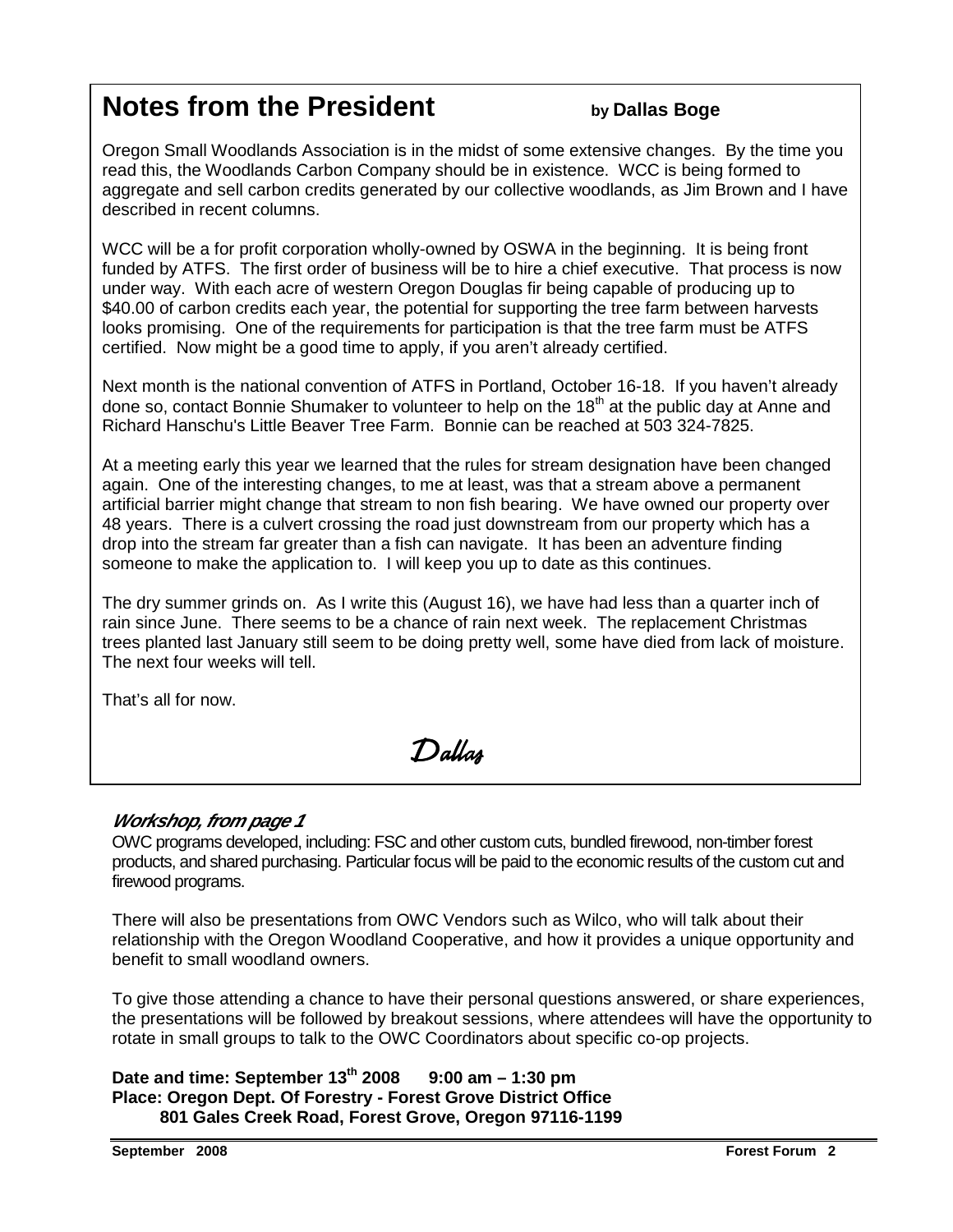### **WCSWA Leadership**

 **President – Dallas Boge; 503-357-7688 Vice-President** – **Jim Brown; 503-284-6855 Secretary-Treasurer – Bob Shumaker**; 503-324-7825 Board of Directors: Dick Courter; 503-297-1660 Art Dummer; 503-357-4258 Tom Nygren, 503-628-5472 Neil Schroeder; 503-628-2344 Bonnie Shumaker – 503-324-7825 Wendell Walker, 503-353-0328  **Legislative Committee Chair:**  Ron Larson; 503-775-3223

**WCSWA Website** www.wcswa.org

**Website Manager: Kathy Scott** Contact Tom Nygren for web postings and information.

**Forest Forum Newsletter Editor:** Tom Nygren 503-628-5472 e-mail: tnygren@juno.com

### **The Tree Farm Tradin' Post**

 for tools, equipment, property, or materials? You can place a free advertisement in Forest Forum. A free service to our members: List tree farm items/land to buy, sell, or trade. Contact Tom Nygren, 503-628-5472. Got a tool or piece of equipment you don't need any more? Or maybe you are looking Another way for tree farmers to help each other! (3 month limit)

**For Sale** Wood Stove, perfect for work shop, storage room, game room, or retreat cabin. Kodiak brand, 17" X 28" firebox with side opening. \$150. John Helmer, 503-222-4614.

**For Sale** Sanborn Bandmill and Vacutherm 4000bdft vacuum kiln. Call 541-946-2070, "Go Figure Hardwoods"

# **Event Calendar**

- **September 20 WCSWA Tour of Tualatin National Wildlife Refuge.** See article on page 1. **24-26 Western Stewardship Summit –** Sunriver Resort, Bend. See agenda at www.sustainablenorthwest.or/WSS, Email: info@sustainablenorthwest.org Phone: 503-221-6911 x100
- **October 16-18 National Tree Farm Convention, Portland.** Field Day at the Hanschu's Little Beaver Creek Tree Farm on Saturday, October 18. The convention will be open to family forestland owners, both members and non-members of the American Tree Farm System, as well as industry professionals and others interested in forest land management. For more details, visit the website at:

 **http://www.treefarmsystem.org/cms/pages/73\_1.html 22-23 Lumber Quality and Process Control** - OSU Extension, Corvallis. Contact OSU Conference Services, 541-737-6439, or toll-free at 800-678-6311 **24-25 Lumber Quality Leadership** - OSU Extension, Corvallis. Contact OSU Conference Services, 541-737-6439, or toll-free at 800-678-6311  **28 WCSWA Meeting** – Marketing Small Woodlands Products, by Dr. Roy Anderson of The Beck Group, a consulting firm.

- **November 18 Annual Awards Banquet** Jennings McCall Center, Forest Grove. Social hour begins at 5:30 p.m. Details to follow in future newsletter.
- **December No Meeting Scheduled 8-11 How To Dry Lumber For Quality and Profit –** OSU Extension, Corvallis. Contact OSU Conference Services, 541-737-6439, or toll-free at 800-678-6311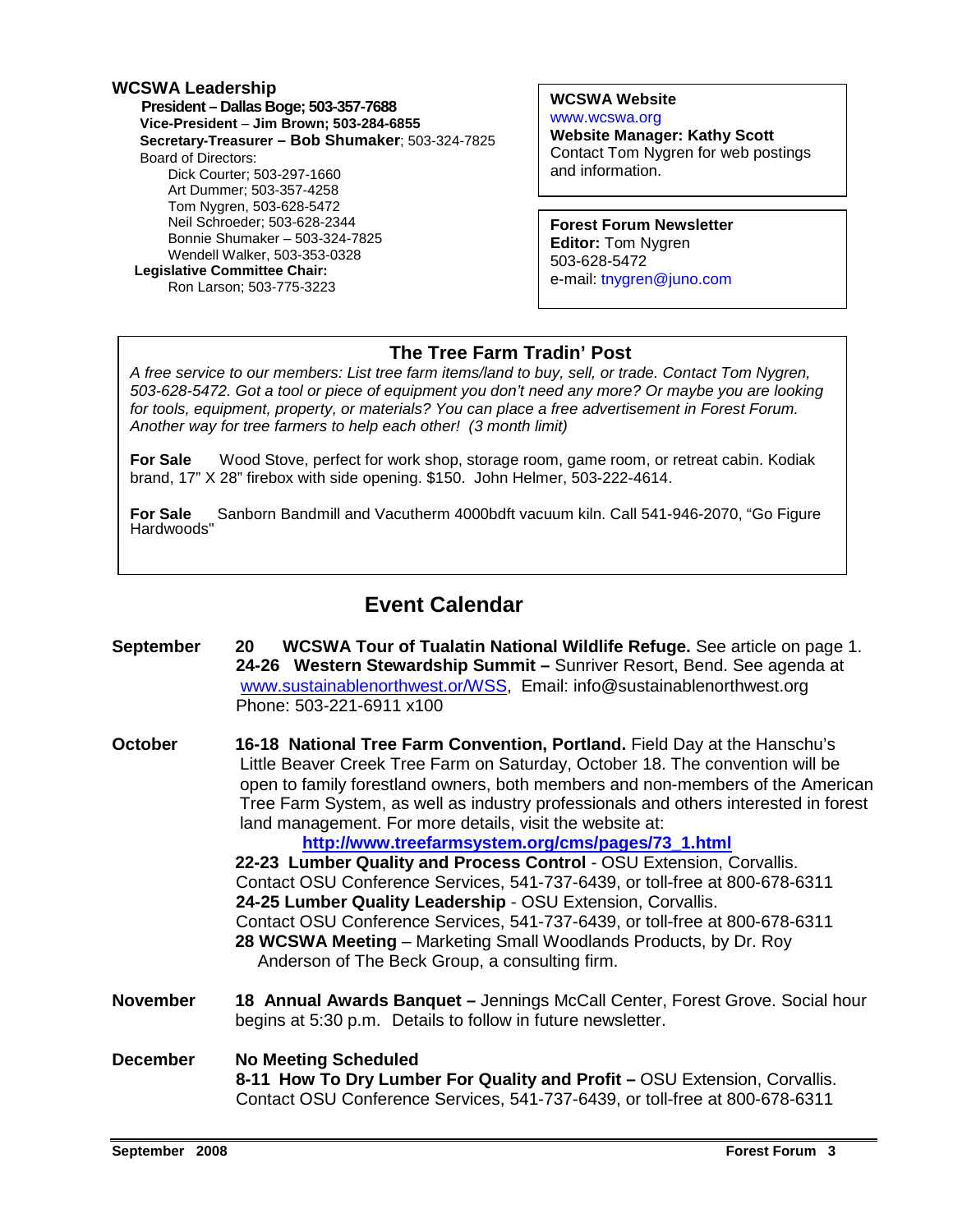# **Refuge Tour, continued from page 1**

wild for many years. It now contains a large number of fairly mature trees, growing in uniform rows that are not considered native and need to be removed so that native vegetation can be reintroduced. Since small woodland owners are in the business of growing trees as a commercial enterprise, Refuge managers have indicated they would be interested their advice concerning finding a market for the wood from these trees.



# Firewood – What Are You Looking For?

Do you know what you are getting with a "cord of firewood"? While a thousand board feet is roughly equal to 2 and one half cords, the comparison is meaningless to someone buying firewood. Firewood is measured in cords, but the key is getting a full 128 cubic feet of wood – 4' by 4' by 8'. If the wood is unstacked, you need to add approximately 50% volume to the 128 figure, or about 200 cubic feet for a full cord. Most cut wood you buy is in 16" lengths, the length required to measure the full cord using the standard 4x4x8 measurement. Accordingly, any wood shorter or longer requires one to adjust the length x width x height measurement to achieve the 128 cubic foot volume. Adapted from the **Douglas County Woodlander**, Fall 2008

# **Advertising Opportunity:**

**The Forest Forum is a monthly newsletter sent out to over 250 members and friends of WCSWA. Advertisers receive free newsletters for the duration of their ads.** 

### **ADVERTISING RATES (PRICE INCLUDES TYPESETTING & AD PREP)**

**YES!** I want to advertise in the WCSWA Forest Forum. Ad size:

Enclosed is a check or money order for: 1 issue \_\_\_ 4 issues \_\_\_ 12 issues \_\_\_

| Contact<br><u> 1989 - Jan James James James James James James James James James James James James James James James James J</u> |
|---------------------------------------------------------------------------------------------------------------------------------|
|                                                                                                                                 |
|                                                                                                                                 |
| Phone                                                                                                                           |
| Fax                                                                                                                             |
|                                                                                                                                 |

Please send this form, ad copy, logos, photos, etc. to:

**Dallas Boge, 10735 NW Thornburg Rd, Gales Creek, OR 97117** 

**Thank you for supporting Washington County Small Woodlands Association!** 

|                    |       |        | 12     |
|--------------------|-------|--------|--------|
|                    | issue | issues | issues |
| 1/12               | \$15  | \$30   | \$75   |
| page               |       |        |        |
| $1/6$ page         | 25    | 50     | 125    |
| 1⁄4 page           | 35    | 70     | 175    |
| $1/3$ page         | 45    | 90     | 225    |
| $\frac{1}{2}$ page | 65    | 130    | 325    |
| $2/3$ page         | 86    | 170    | 425    |
| Full               | 125   | 250    | 625    |
| page               |       |        |        |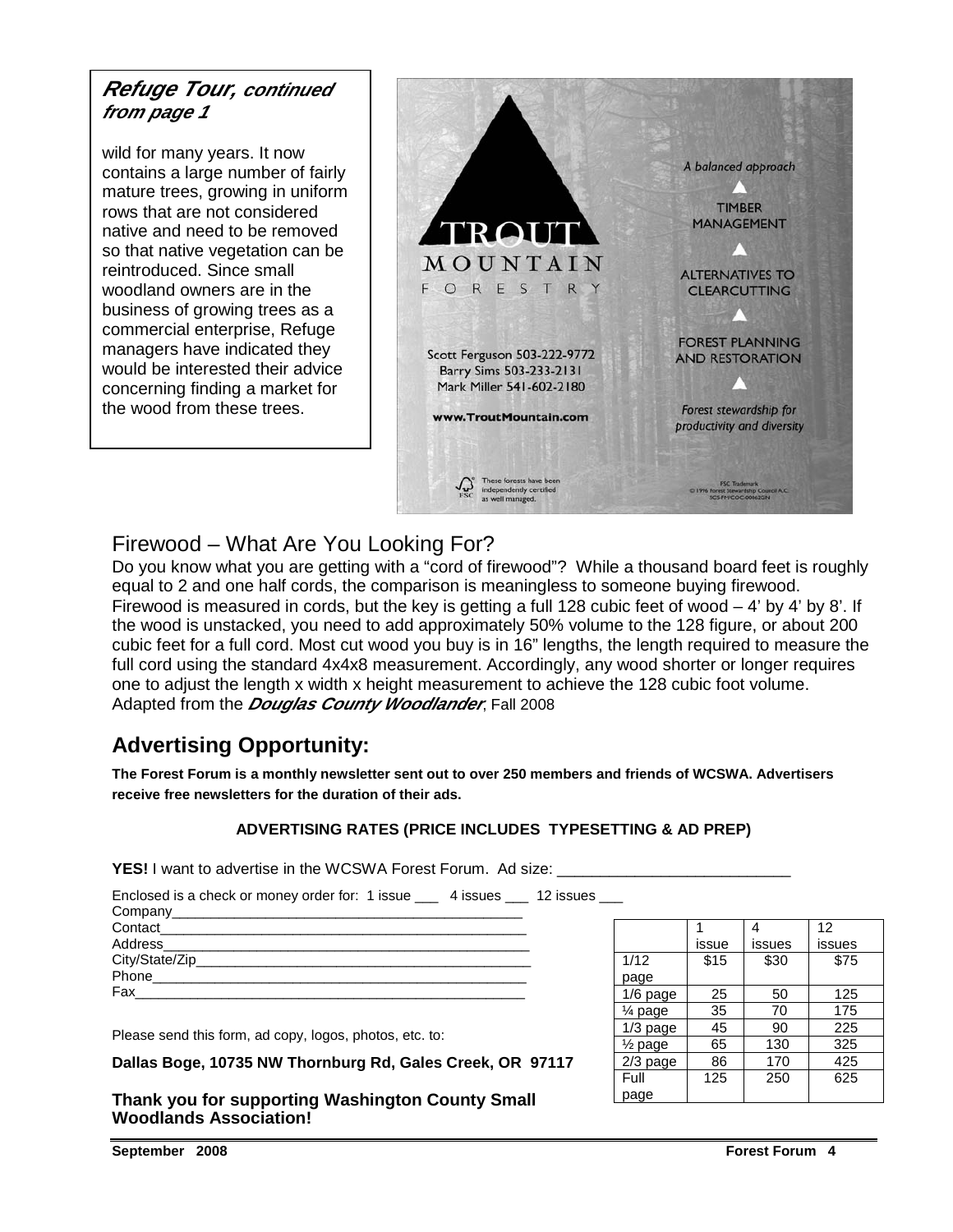

# Where the Tall Trees Grow – 2<sup>nd</sup> Notice

"Where the Tall Trees Grow" is the theme for the American Tree Farm System's National Convention which is to be held this year in Portland on October 16- 18. It is open to members of ATFS as well as any other interested parties. You can learn more about the convention at www.treefarmsystem.org.

 The Field Day for the convention is to be held at WCSWA members Anne and Richard Hanschu's tree farm. Attendance at Field Day is expected to be between 400 – 600 people from all across the USA. It will be exciting to show off Oregon's fantastic tree growing country to fellow tree farmers. In order to make this a wonderful success, many volunteers are needed. I already have the beginnings of a volunteer list, but I need more. If you would like to be part of this fun event and have not already contacted me, please do so now. Call or email Bonnie Shumaker, Field Day volunteer coordinator at bandbshu@aol.com or call (503)324- 7825.

**Land Surveying Planning Engineering Water Rights Forestry** 





Serving small timberland owners in Oregon since 1968 Timber Sale Management - Timber Cruising and Appraisal – Land Use Planning For Rural Parcels – Fish presence/Absence Surveys. **We are proud of our client relationships and would enjoy the opportunity to provide you with quality service.** 

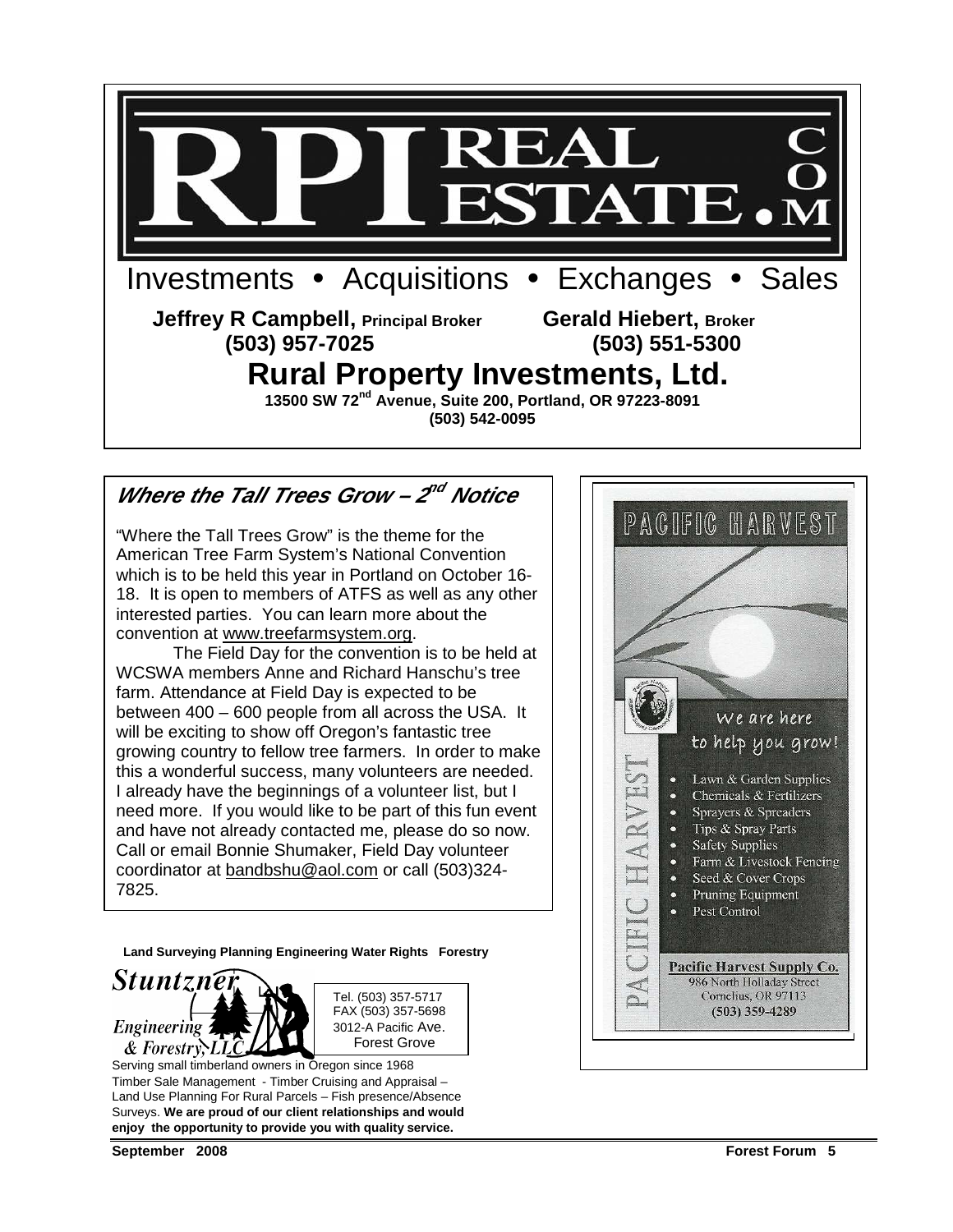# **ATFS Receives PEFC Endorsement**

The American Tree Farm System® (ATFS) has received international approval by the Programme for the Endorsement of Forest Certification schemes (PEFC). PEFC is an international, independent, non-profit, non-governmental organization, founded in 1999 which promotes sustainably managed forests through independent third party certification. ATFS is the oldest and largest forest conservation, certification, and advocacy program in the United States. The 67 yearold program is sponsored by the American Forest Foundation.

Family forest landowners welcome the endorsement by PEFC for certifying sustainably produced wood, a step that will open the door to new green markets for wood that is sustainably produced on their land. The Geneva-based Programme for the Endorsement of Forest Certification schemes (PEFC) made the announcement after a 14-month rigorous review designed to provide assurance to purchasers that certified wood and paper products are in fact produced from sustainably managed forests. Currently there are two other large certifying systems in the U.S – FSC (Forest Stewardship Council) which certifies primarily non-industrial private and public forest lands, and SFI (Sustainable Forestry Initiative), which certifies primarily industrial forest lands. ATFS, FSC, and SFI have recently also been certifying some public forestlands - state, federal, and county.

"This is fantastic news for conservation-minded family forest owners who are struggling to survive in tough economic times," said Laurence Wiseman, President and Chief Executive Officer of the American Forest Foundation, the parent group of ATFS. "PEFC approval is the key to connecting more of the good operators to the rapidly growing marketplace of green manufacturers, distributors, retailers and consumers."

Forest landowners who voluntarily commit the extra time and expense to produce wood sustainably under the ATFS system will now qualify for access to the international markets that they never had before. Traditional markets for U.S. wood have been shrinking as more foreign wood gains control into those markets, and Wiseman believes this endorsement step will help U.S. growers.

The United States is permanently losing 1.5 million acres per year of family forestland to development. For many of these small forest landowners, achieving some economic return on their property is essential if they are to avoid the pressures of development.

"By joining the largest forest certification system in the world, the American Tree Farm System is creating new markets for American growers," said Ben Gunneberg, Secretary General of PEFC International. "The demand for sustainably-procured wood is rapidly increasing because more businesses and more consumers are stepping up to the plate on issues like climate change. PEFC endorsement means that more American growers can now serve this rapidly growing market. "

Only about 10 percent of the global wood market currently comes through forest certification systems. Now with ATFS, PEFC has 500 million certified acres. At this size and growing rapidly, PEFC is by far the largest global program for certifying sustainable forests. This is the second such approval for the U.S., with the first being the Sustainable Forestry Initiative.

The American Tree Farm System was first launched in 1941 as a private initiative to address concerns that America's forests were being cut at unsustainable rates without reforestation. It now represents more than 90,000 family forest owners in 45 states, most of whom manage woodlots of less than 100 acres. ATFS is the largest private forest conservation and forest restoration initiative in the history of the U.S. "The number of certified family forests landowners in the system has doubled over the past four years, and this shows the tremendous growth potential in this area," said Bob Simpson, Senior Vice President for the American Forest Foundation.

Information obtained from American Forest Foundation news release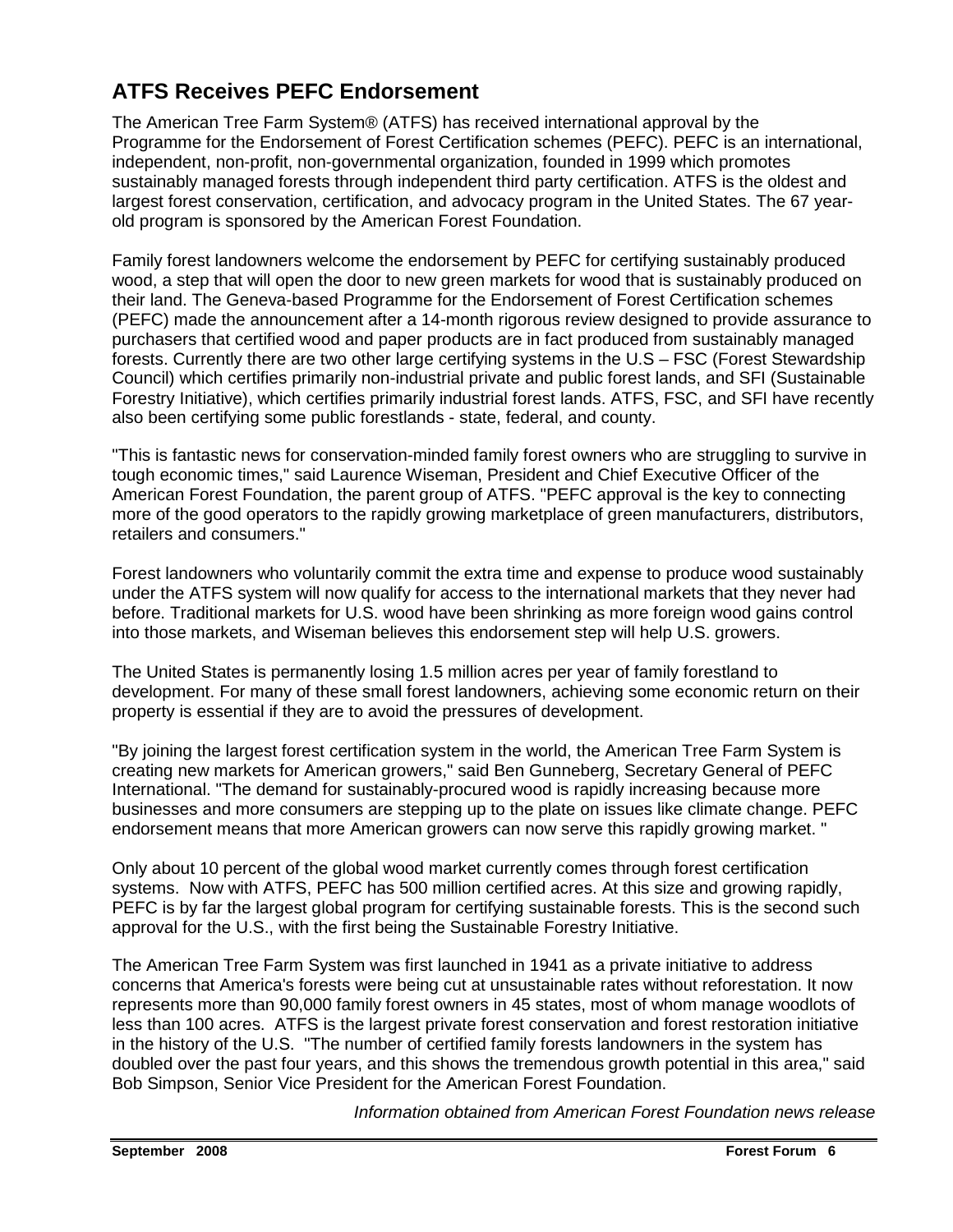# **Tree Talk by Bonnie Shumaker**

I don't know how many of you tire, as I do, of the hype about global warming, or more appropriately climate change. How much is the natural dynamics of climate and how much is attributed to or is subject to "control" by humankind? I would never venture to include this hype in a column, but I do want to highlight some points in the summer 2008 edition of Pacific Northwest Research Station's "Science Update". For a start, the issue piqued my interest with its title "Changing With The Climate".

 Two broad-based strategies surface: Adaptation and mitigation. Adaptation would aim to prepare for the new climate and mitigation would attempt to slow down the process of climate change. As with almost any science, models have been developed to project what will grow where with different climate scenarios. These models suggest that warmer temperatures in northern latitudes will enable trees to grow where they currently do not and thus sequester carbon from the atmosphere – a good thing. Counter-balancing this is increased fire risk further south.

 Traditional resource management has been that the future will echo the past. It must change to acknowledge that we have to live with uncertainty and manage for change.

 Connie Millar is a climate change scientist with the PNW Research Station. She and her colleagues have come up with the "5 R's" approach to reframing strategies in a changing climate. (1) increase **resistance** (2)promote **resilience** (3)enable ecosystems and resources to **respond** (4) **realign** land conditions with current and anticipated environments and (5) **reduce** greenhouse gases and use of nonrenewable energy.

 Rethinking seed zones is one approach. Seed zones for Douglas-fir are based on latitude and elevation. As climates change, seed zones may shift north and uphill and it may be wise to intersperse seedlings from warmer seed zones with local seedlings to increase genetic variation and the stand's resiliency to change. Brad St. Clair, a geneticist at PNW Research Station says, "Diversify to manage for uncertainty". St Clair explains that the Douglas-fir forests of the Pacific Northwest can store more carbon than any other terrestrial ecosystem which brings added importance to our forests. The science from determining seed zones is already there and could be revised from a climate perspective.

 What are our options for mitigation? Ralph Alig, an economist with the PNW Research Station says, "Slowing down deforestation may be a critical step to mitigating climate change" since forests store more carbon and require less input than agricultural land. Supply and demand must play a role too, acknowledging that too much afforestation would drive down timber prices. Valuing the ecosystem service of carbon sequestration in the marketplace could create incentive for longer harvest rotation and for private forest owners to maintain or increase their forested acreage. Mitigation options also include using wood instead of non-wood products for building and managing forest stands for sawtimber rather than pulp-wood since sawtimber comes from larger trees that sequester more carbon and the final product, such as wood beams, tends to have a longer shelf life than paper products.

What about using woody biomass to generate electricity? Thinning forests would reduce fire risk, but is expensive. Mark Nechodom and colleagues have been conducting the Biomass to Energy project for California. On average, electricity generated from fossil fuels costs 5.5 cents per kwh; biomass energy costs 6.5 to 8 cents per kwh. But if the benefits such as fuel reduction resulting in fewer fires in forests were priced into the equation, the prospects for biomass energy improve.

 How does a wildfire differ from a wood-burning power plant in terms of carbon emissions? Although gaps exist in the data, "A ton of biomass burned in a wildfire releases the same amount of carbon dioxide as it would in a clean-burning biomass plant," says Nechodom. "The issue is the difference in greenhouse gasses emitted by wildfires of different severity. A severe wildfire produces more emissions than a less severe wildfire. A wildfire also releases other greenhouse gas components such as methane which has 21 times the global warming potential that carbon dioxide does. Biomass energy emits greenhouse gases that have lower global warming potential than wildfire."

 There are other challenges to managing for change. The Endangered Species Act, for example does not take into account climate change that could alter the habitat of a species beyond human control. Incorporating management practices that facilitate future processes may make more sense than trying to create desired conditions.

 The article ends by acknowledging that scientists will never be able to give a definitive answer about what will happen, but many decisions will need to be made regarding mitigation and adaptation.

 "The purpose of the PNW Science Update is to contribute scientific knowledge for pressing decisions about natural resource and environmental issues." It is published several times a year. If you would like to be on their mailing list, call (503)808-2592.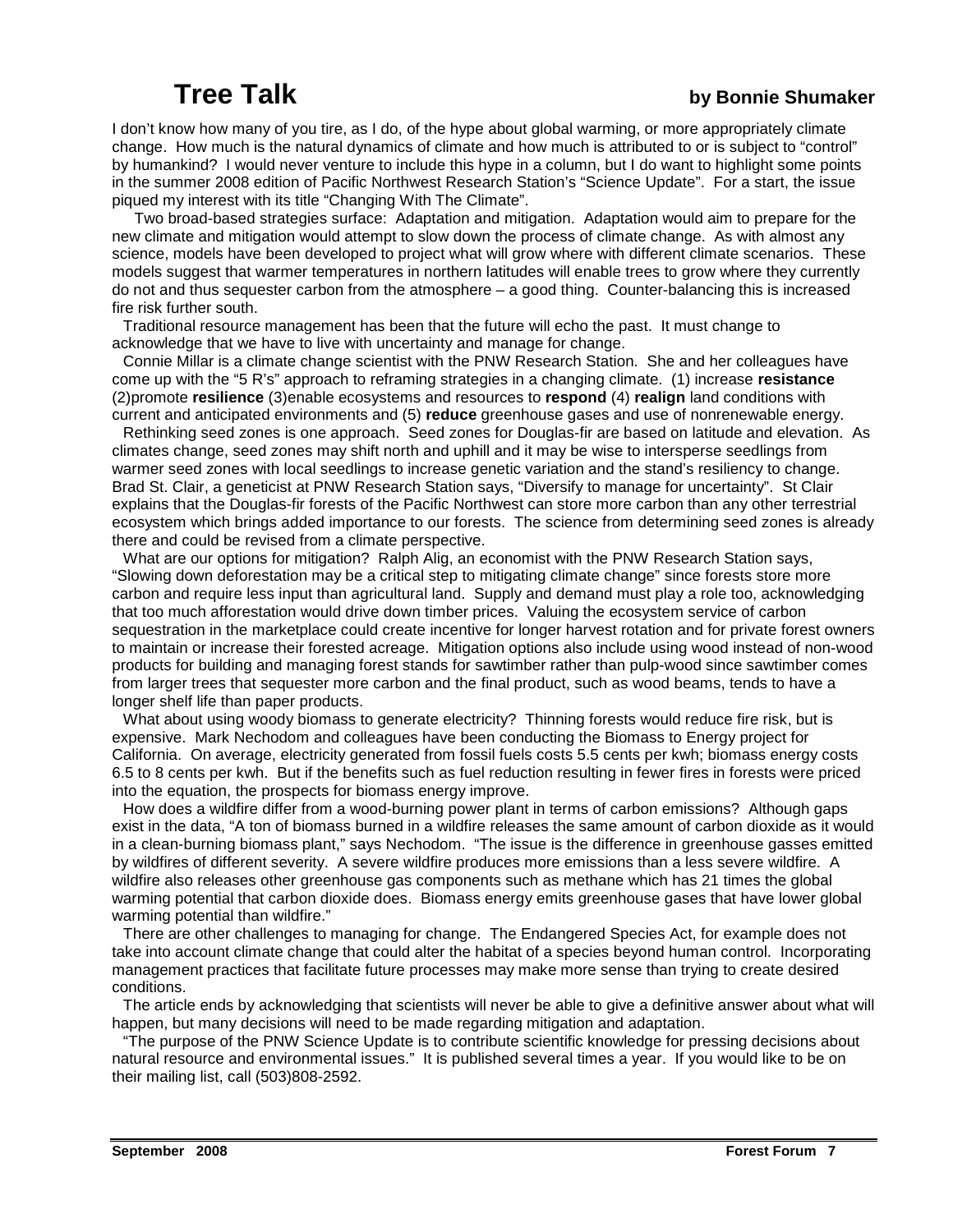# **WCSWA Committees: Be A Part Of The Action!**

WCSWA relies on the involvement and contribution of its members in order to provide benefits for members, forestry leadership in Washington County, and outreach to the broader community. Currently the following committees carry out this important work:

**Scholarship** - Bonnie Shumaker, Mike Heath, Don Moore, Sharon Boge **Seedlings** - Bob Shumaker, Wendell Walker

**Annual Meeting** - Sharon Boge, Ann Hanschu, Bet Adams

**Program** - Jim Brown, Ralph Raines, Beth Adams, Steve Olsen, Bill Triest **Membership** - Art Dummer

**Government Affairs Committee** - Ron Larson

**Plant Sale** - Bonnie Shumaker, Ardis Schroeder, Eloise Binns

**Tree Farmer Of the Year - Mike Heath** and last two years recipients

**Newsletter editor** - Tom Nygren **Projects** - Tom Nygren

**Annual banquet award - WCSWA** President, Bob and Bonnie Shumaker, Pat Nygren

Some committees need additional help! If you are interested in helping out, contact someone on a committee, or WCSWA President Dallas Boge.



In the U.S., there are about 5 acres of forestland per capita today, but by 2060 that number is expected to drop to 2 acres. This will put enormous pressure on forestland owners to serve competing values. From Oregon's Family Forestlands, OFRI







**BRUSH TIGERS, INC.** THE ULTIMATE IN LAND CLEARING! 503-313-2599

Save time and money on your next land clearing project by calling Brush Tigers, Inc. We can clear one acre of heavy brush and small trees or up to four acres of light brush in a single day leaving virtually nothing to haul away!

- Land/Lot Clearing
- Fire Breaks
- Maintenance of Fire and Logging Roads

### VISIT OUR WEBSITE TODAY AT: WWW.BRUSHTIGERS.COM

Or email us to receive an information packet EMAIL: BRUSHTIGERS@COMCAST.NET CCB 162482

**September 2008 Forest Forum 8**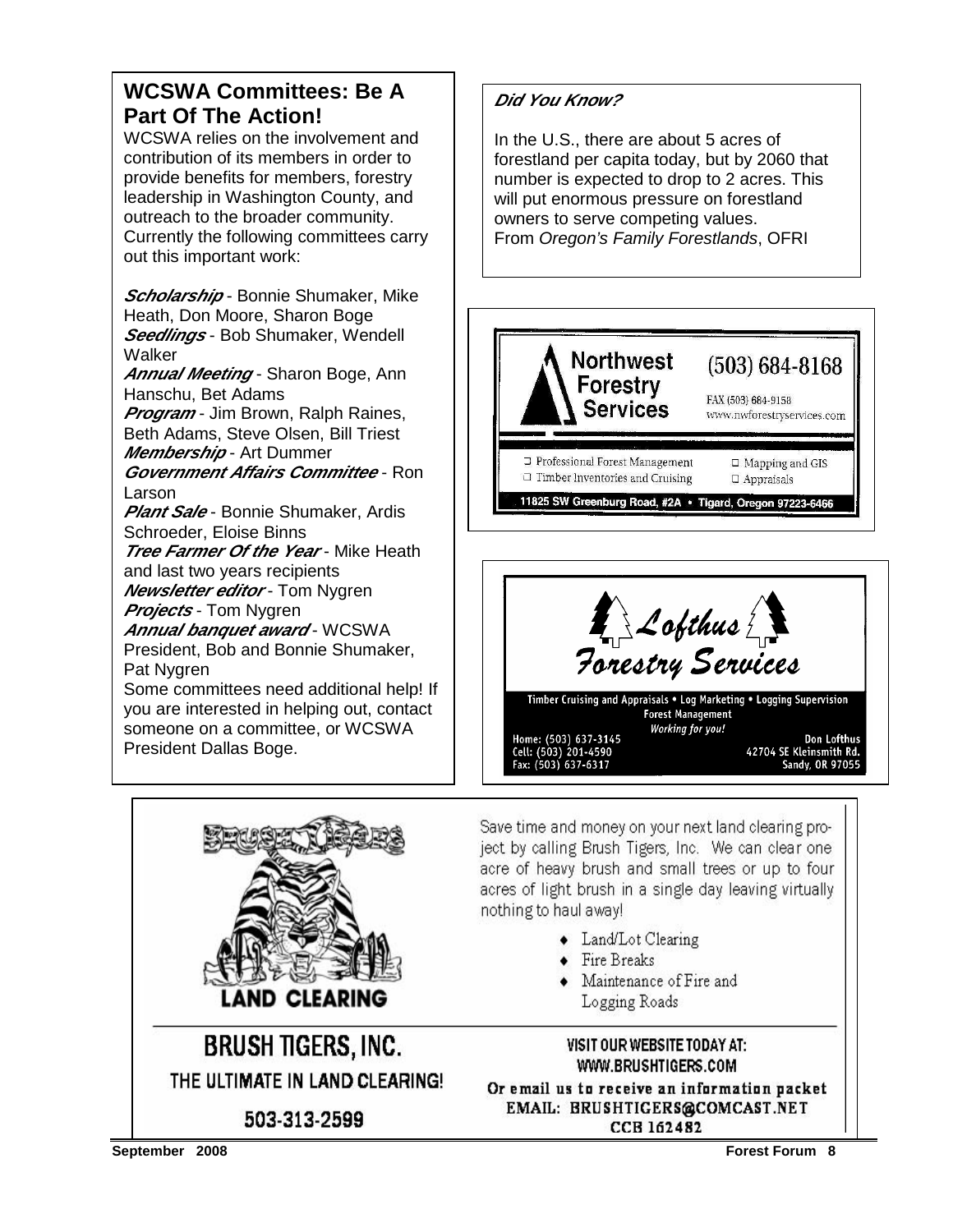

# **Need A Market? Or, Want to Buy Some Forest Products?**

The Oregon Forest Industry Directory is a good source both buyers and sellers – of anything related to a wood product or service. The Oregon Forest Industry Directory facilitates the establishment of business connections between the broad array of interests in Oregon's forestry sector. The directory is a joint effort of the Oregon Wood Innovation Center at Oregon State University, the Oregon Small Woodlands Association, and the Northwest Wood Products Association

http://www.orforestdirectory.com/

# **Market Forces At Work – How Will They Affect US In The Next Year?**

While supply and demand forces are always equalized with prices, there appear to be a number of new supply shocks emerging that are going to have a huge impact on markets and products going forward. They include the following:

• Mill closures in North America, driven by the slump in housing, which will reduce available capacity during the rebound.

• The mountain pine beetle in B.C. and other western regions, which will decrease timber harvests by as early as 2010.

• The emergence of wood usage for energy as biofuels, which is a reality given US\$100+/ barrel oil prices.

However, the biggest supply shock — and one that is almost upon us — appears not be as well known. **The Russian government's log export tax is currently at 25% (minimum euro 15/m3) and will move to a crippling 80% (minimum euro 50/m3) on January 1, 2009.** Russia leads the world in softwood and hardwood log exports, with a 40% market share that reached almost 50 million m3 (275 billion bf, Scribner scale) in 2007. The key customers of Russian log exports — China, Finland and Japan — will be the countries most impacted. However, there will be a new supply realignment of replacement log and wood products to rebalance supply in these countries. **Higher prices are expected as early as the 4th quarter of 2008, and new exporters and product flows will be a given!** 

The major question on many people's minds is how large the "ripple effect" will be beyond the main impacted markets of China, Japan and Scandinavia, and — going further than logs — what will be the global price impacts on lumber and plywood, including in North America. **It could be bigger than the withdrawal of U.S. national forest timber as a result of the spotted owl!** 

By Russell Taylor, President, Wood Markets Monthly, August, 2008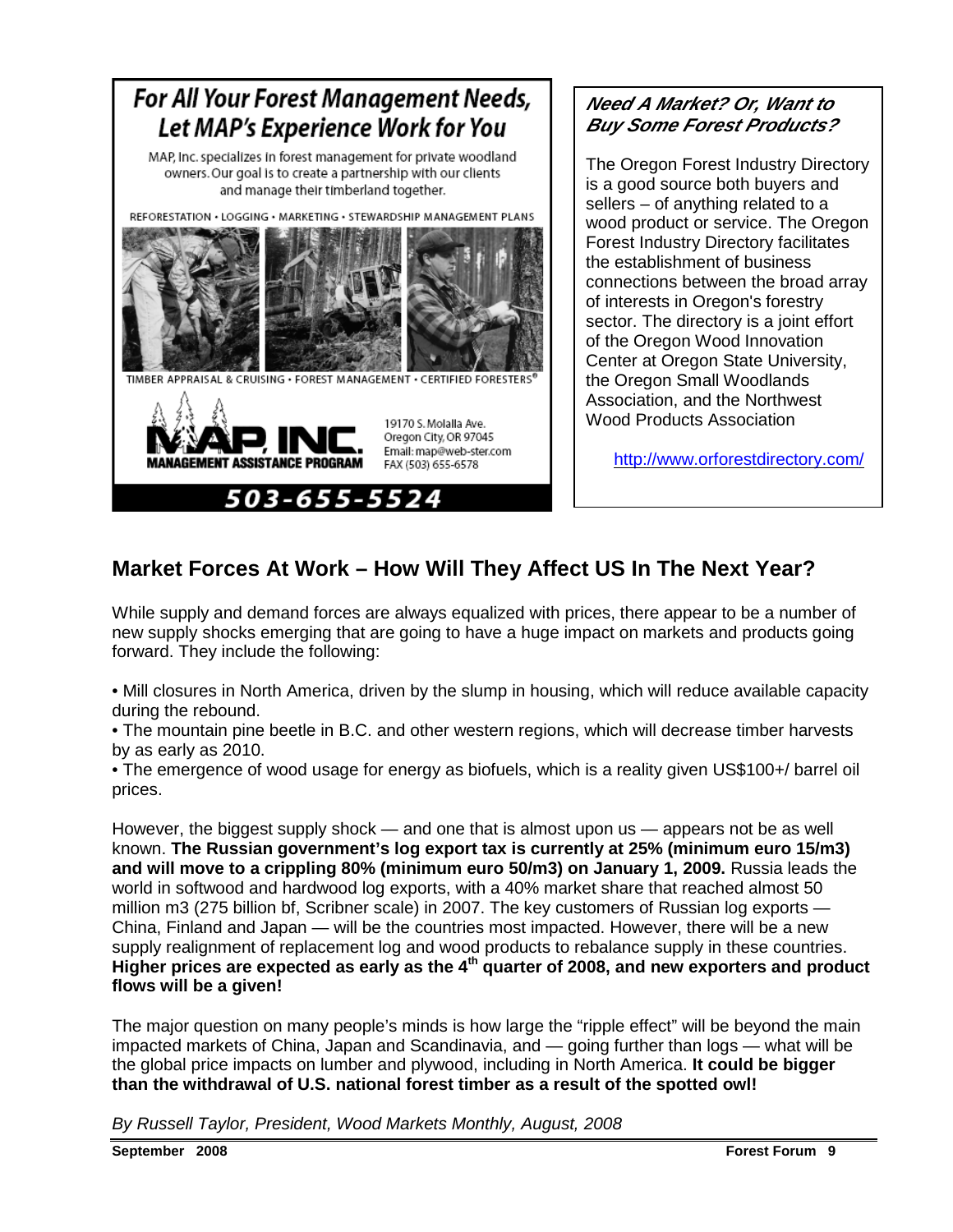# **Local LNG and Pipelines Opposition Fund Raiser Is Success**

Over 250 concerned citizens and landowners from Dayton, Molalla and Astoria joined local OCAPers (Oregon Citizens Against Pipelines) at beautiful and sunny Montinore Estate Saturday, August  $16<sup>th</sup>$ for picnic dinners with wine tasting, music, desserts and silent auction. Thanks to Rudy Marchesi of Montinore Estate, musicians Karla Fisher and Rene Berblinger, local organizers, and many preparers of cakes, pies and pastries. Special thanks to storyteller David Barrett for his Tillamook Forest Narrative which captivated the attendees.

Some highlights of the silent auction included jewelry, artwork, an Italian Outdoor Dinner for Ten from Gardens of Nana Cardoon, Forest Grove and scenic river view accommodations at The Cannery Pier Hotel, Astoria. Approximately \$16,000 raised will be used by Columbia Riverkeeper, for legal, media and other costs associated with several ongoing activities to inform and protect communities, forests, streams, farms and homes. Additional contributions can be mailed to Columbia Riverkeeper, 724 Oak Street, Hood River, OR 97031 or donate on the web at www.columbiariverkeeper.org .

State Representative Chuck Riley and candidate Al Hansen spoke in opposition to LNG importation and the two separate 36 inch diameter high pressure gas pipelines proposed from the Columbia terminals to Molalla area interstate connections. A representative for candidate Jim Gilbert also addressed the assembly. State House representative Debbie Boone provided a statement in opposition to LNG.

Other speakers reported that unauthorized trespassing by LNG developers on private properties with impending pipeline crossings appears to have abated since an associated lawsuit was filed. Speakers also noted that recent "LNG Is Green" advertising and telephone "push polls" by LNG developers are deceptive and part of public relations campaigns underway by Northernstar, OregonLNG, and Northwest Natural Gas.

Hazards associated with 500 planned initial annual transits of LNG tankers on the lower Columbia were discussed. LNG tankers in Columbia Navigation Channel in close proximity to existing ocean going vessels 365 days a year creates liabilities to regional economies, especially agriculture and wood products industries. Speakers addressed requests by LNG shippers for billions of gallons of free ballast water and reminded attendees that the State of Oregon does have authority to deny environmental and other permitting requirements.

Among those attending and contributing were the following WCSWA members: Paul and Sue Vosburg, Bob and Bonnie Shumaker, Neil and Ardis Schroeder, Art and Joan Dummer, Dallas and Sharon Boge, Richard and Anne Hanschu, the Howells, and the Neuringers.

### **Don Hennig and Joyce Sauber**

### **Wood – The Original "Green" Building Material**

James Bowyer, Director of the Responsible Materials Program of Dovetail Partners and University of Minnesota emeritus professor of bioproducts and biosystems engineering, writes that, "As people become more knowledgeable about environmental life-cycle assessment, and as bioenergy and carbon storage and mitigation move to the forefront of public discourse, wood could well re-emerge as the environmental material of choice for the 21st century and beyond."

**Forest Products Journal**, July-August, 2008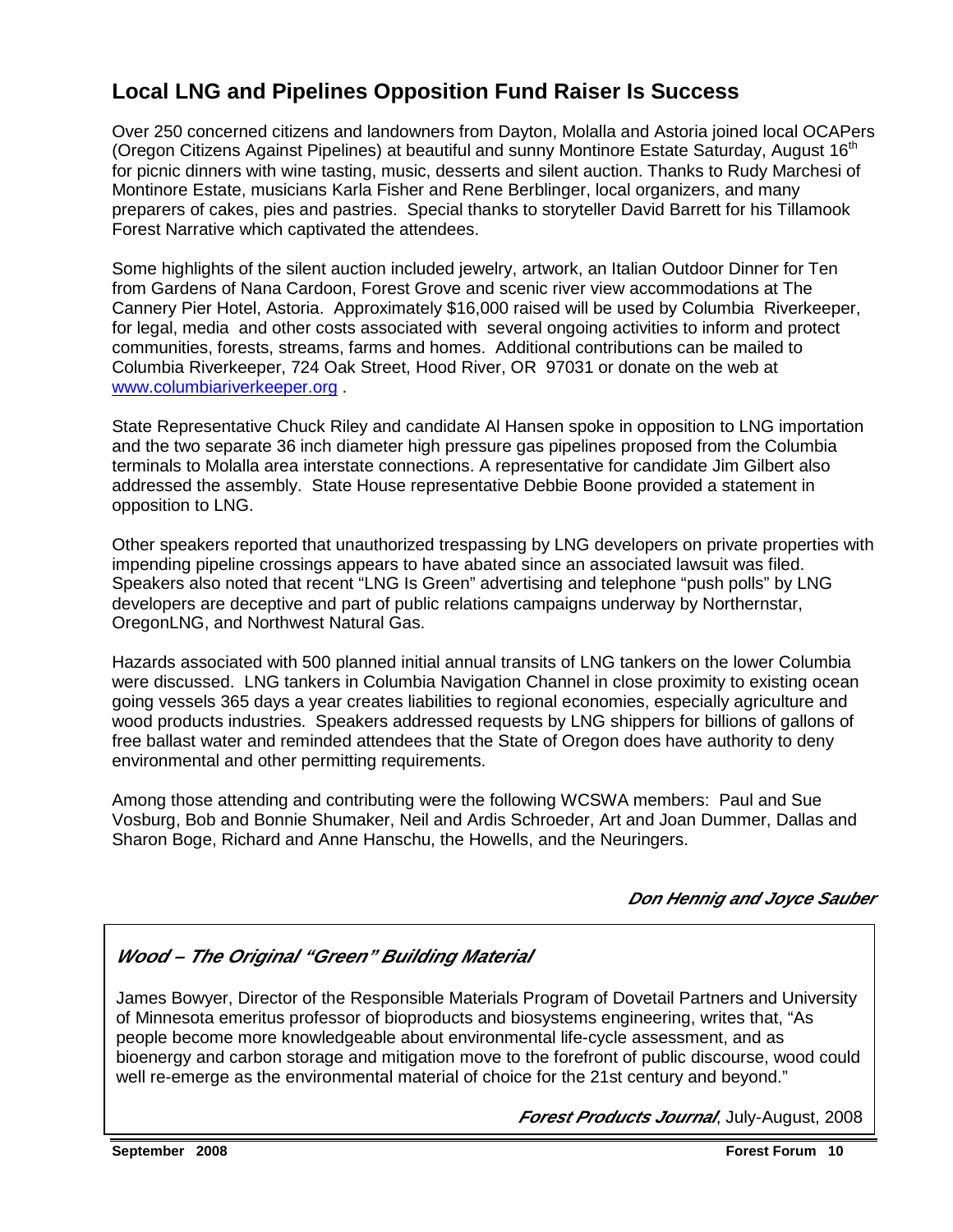### **Assessing the Response of Streams to Contemporary Forest Practices October 13-14, 2008 – CH2M Hill Alumni Center, OSU**

Over the past several decades in response to environmental concerns, the annual harvest in the timber-producing states of the Pacific Northwest was reduced and forest practices were improved. However, there is still concern that the intensity of contemporary forest practices used to manage commercial forest land is not environmentally sustainable. To address this concern, the Watersheds Research Cooperative (WRC), under the administration of the College of Forestry at Oregon State University, is conducting research on the impacts of contemporary forest practices on aquatic ecosystems. This research is carried out in three paired watershed studies in western Oregon: Hinkle Creek, the Alsea Study, and the Trask Watershed.

The purpose of this conference is to report on the state-of-the-science of the environmental effectiveness of contemporary forest practices. The conference will feature reports on preliminary results, current status, and future directions for the three WRC paired watershed studies. Also, results will be presented from similar research from throughout the Pacific Northwest.

Early registration (before Sept. 16) \$135, 9/16 on - \$160



### **In 2007 the Slide Began: How Long Will It last?**

For the first time in over 20 years, 2007 sales of the top 500 wood retailers fell versus previous years. Total sales for the group fell 2.1%. The drop in sales of key wood products reflects the North American wood products industry decline over the past two years, and will likely result in closures, mergers, etc.

Home Depot accounts for 55% of total home center sales and lost 2.1% in sales in 2007 (sold HD Supply and closed a number of its retail stores). Pro dealers were the hardest hit of the building channel sector with a drop in sales of 15.8%. The top five pro dealers' total sales were down US\$3.4 billion, attributable to 48% of their sales being in lumber and plywood.

U.S. housing is not expected to recover until early to mid-2009, but which building channel companies will be left standing and in what condition?

**Wood Markets Monthly**, August, 2008